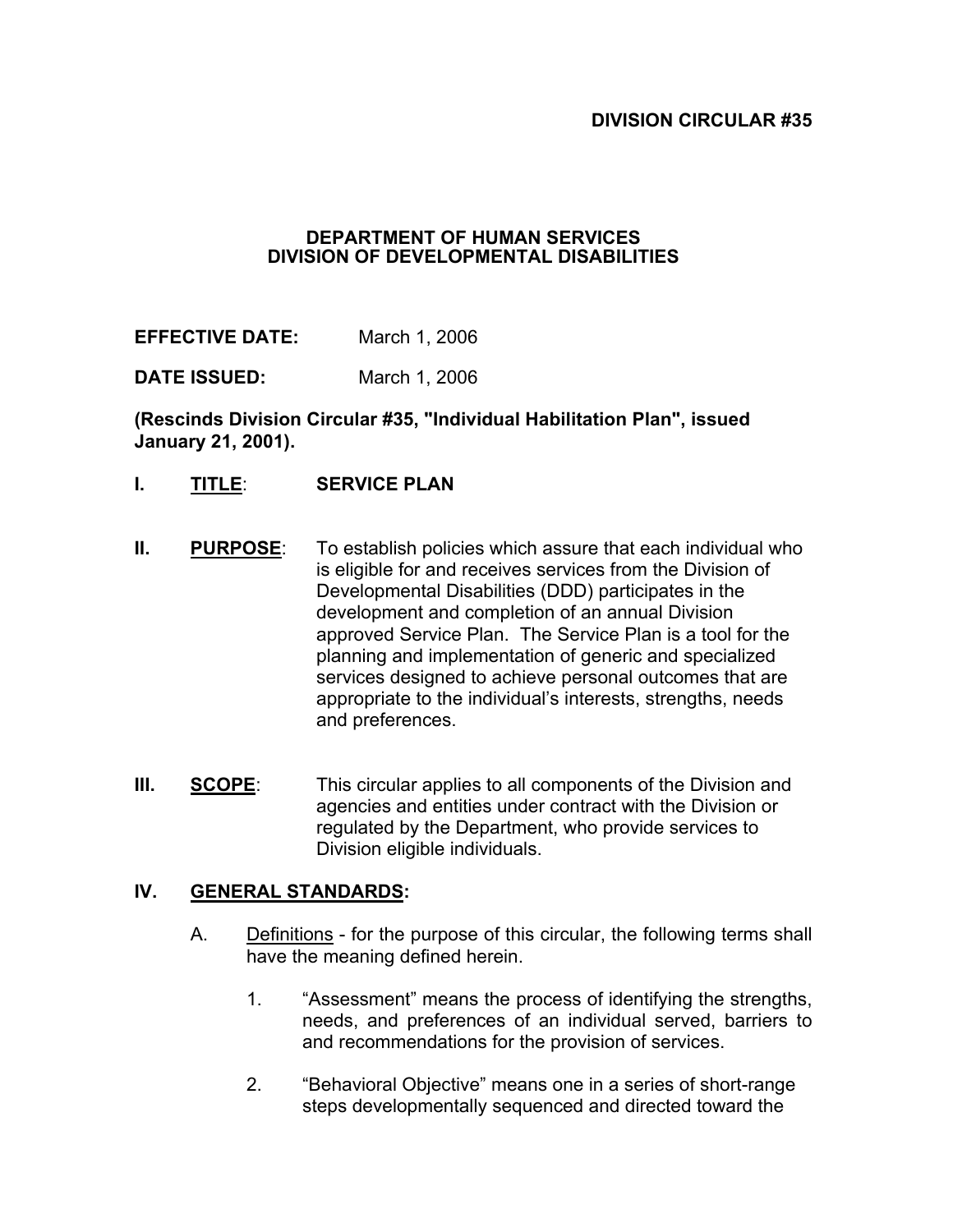achievement of an established goal. Each behavioral objective specifies a single, learned response to be exhibited by the individual and the criterion against which progress is to be measured.

- 3. "Case Manager" means the Division or a contracted agency employee who coordinates the implementation of programs, supports and/or services to facilitate the achievement of the outcomes, goals and/or objectives identified in the Service Plan. A case manager provides assistance to the individual in gaining access to needed state plan services, medical, social, educational and other services, regardless of the funding source for the services. Activities of the case manager may include assessment, service/support planning, arranging for services, coordinating service providers, and/or monitoring and overseeing the provision of services.
- 4. "Consensus" means a general verbal or written agreement regarding a plan of action. It does not mean unanimity.
- 5. "Goal" means a written statement of attainable, measurable, behavioral or service objectives with an outcome which is expected to be achieved partially or completely within the year the service plan is in effect. Goals must be related to the personal outcomes desired by the individual.
- 6. "Guardian" means an individual or agency appointed by a court of competent jurisdiction or who is otherwise legally authorized and responsible to act on behalf of a minor or incompetent adult to assure provision for the health, safety, and welfare of the individual and to protect his or her rights consistent with N.J.S.A. 3B 2-57 and N.J.S.A. 30:165.1 et seq.
- 7. "Habilitation" means services designed to assist individuals with developmental disabilities in acquiring, retaining and improving the self-help, socialization and adaptive skills necessary to function successfully in residential, day program, and other community based settings. Habilitation services are long term supports usually provided to persons with a developmental disability that are distinguished from rehabilitation services in terms of length of treatment, goals of treatment, and recipient of treatment. Rehabilitation services are short term medical or remedial services recommended by a physician for restoration of a recipient to his or her best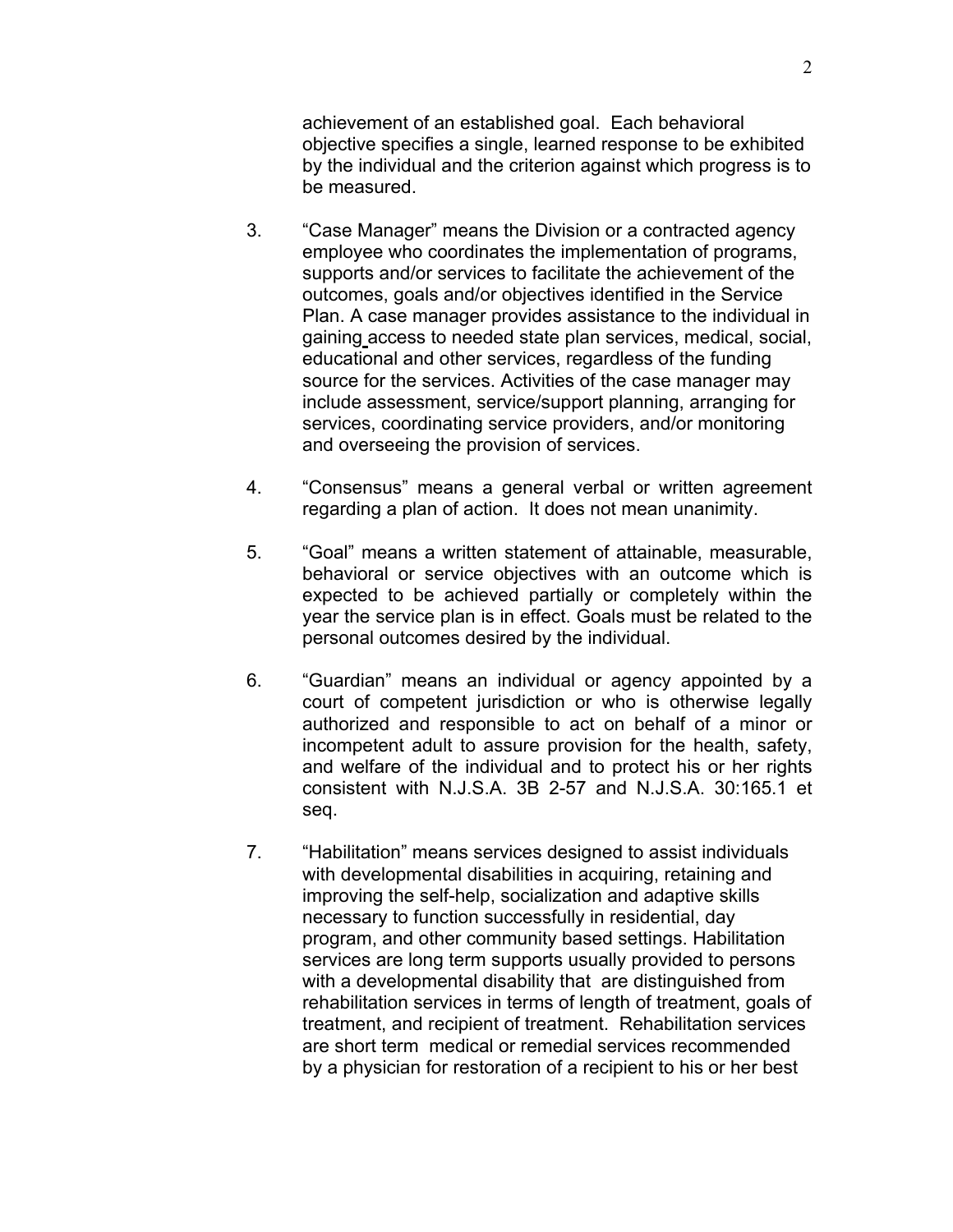possible functional level after an acute episode of physical or mental disability or long term mental illness.

- 8. "Habilitation Plan Coordinator (HPC) " means a Division employee who may be utilized as the case manager or team leader for the development of the Service Plan.
- 9. "Interdisciplinary Team" (IDT) means a group that shall minimally consist of the individual receiving services, the plan coordinator, the legal guardian, and/or the Division case manager. The IDT may include the parents or family member at the preference of the person served or guardian. In addition, members may include: advocates and friends, those persons who work most directly with the individual served, and professionals and representatives of service areas who are relevant to the identification of the individual's needs and preferences and the design and evaluation of programs to meet them.
- 10. "Level of Care for the DDD Community Care Waiver(s)" means "Eligibility for Intermediate Care Facility /Mental Retardation (ICF/MR) services". Eligibility for ICF/MR Services means the recipient has been determined eligible for Division services in accordance with N.J.A.C. 10:46 and has substantial functional limitations in self-care which require care and/or treatment in an ICF/MR or, alternatively, in a community program under the DDD Community Care Waiver.
- 11. "Level of Care for ICF/MR facility" means "Eligibility for ICF/MR services". The recipient has been determined eligible for Division services in accordance with N.J.A.C. 10:46 and has substantial functional limitations in self-care, communication, learning, mobility, self-direction, socialization, capacity for independent living or economic self-sufficiency, which require a range of professional services or interventions and care and/or treatment in an ICF/MR facility.
- 12. "Limited guardian" means someone who is appointed by a court of competent jurisdiction to make only those personal decisions for which an incapacitated person has been adjudicated to lack capacity.
- 13. "Measurable" means a characteristic of objectives which can be assessed and quantified in a manner in which achievement of that objective can be determined.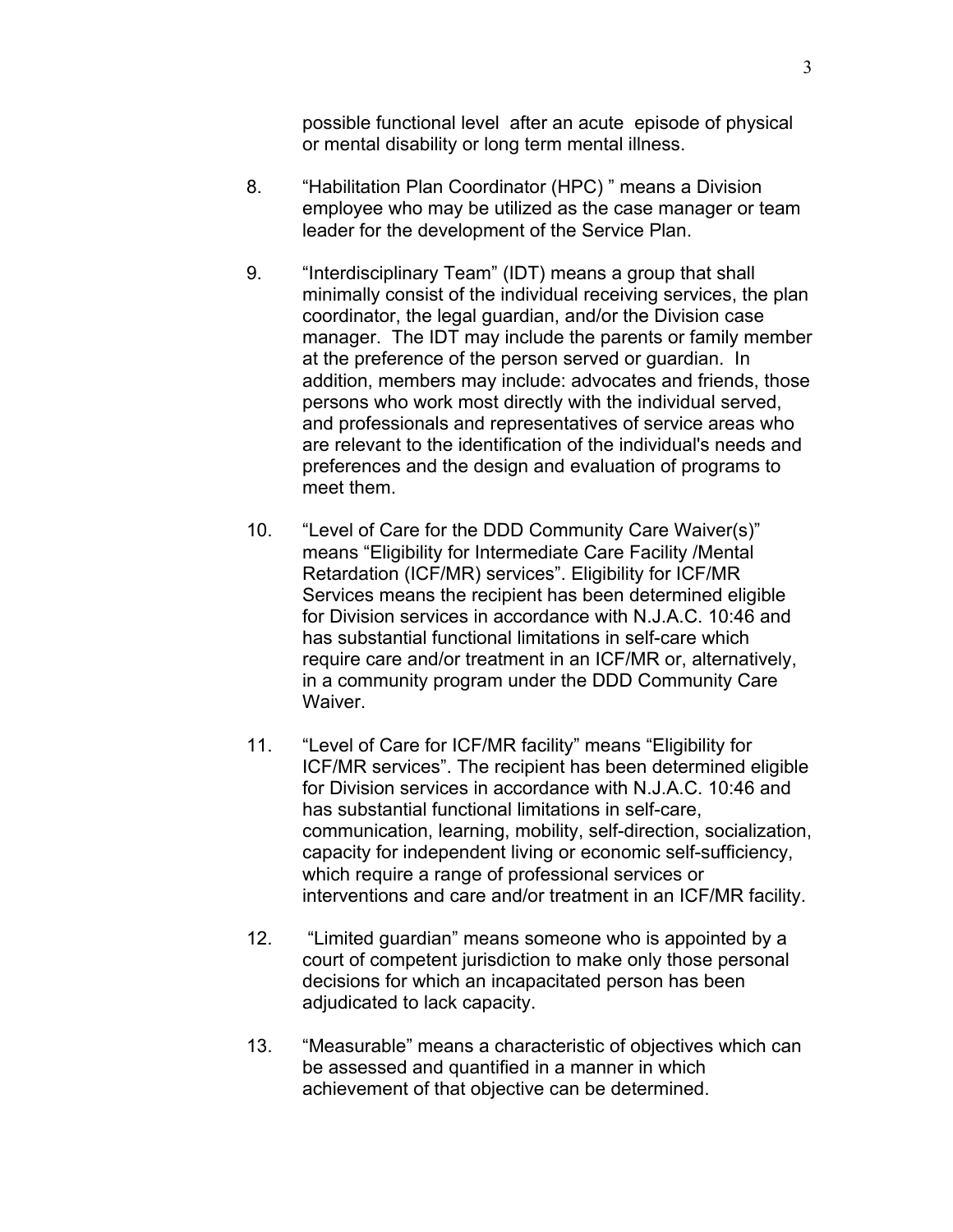- 14. Medicaid Home and Community Based Services HCBS DDD Medicaid Waiver" means the Community Care Waiver(s), which is/are Medicaid program(s) that allow(s) the State of New Jersey to waive certain Federal Medicaid eligibility criteria for individuals who meet eligibility for DDD services, reside in the community and require an ICF/MR level of care.
- 15. "Outcomes" means the achievement of goals and objectives as developed by the individual and the interdisciplinary team and outlined in the Service Plan.
- 16. "Plan Coordinator" means a person designated to coordinate the development of each individual's Service Plan.
- 17. **"**Plenary guardian" means someone who is appointed by a court of competent jurisdiction to make all personal decisions in a person's life. A private plenary guardian may make decisions about a person's property. A state guardianship worker is unable to make decisions about a person's property.
- 18. "QMRP" means "Qualified Mental Retardation Professional" in accordance with 42 CFR-483.430 who is a person who has at least one year of experience in working with persons with developmental disabilities and is one of the following:
	- 1. A doctor of medicine or osteopathy;
	- 2. A registered nurse;
	- 3. A professional program staff person who is licensed, certified or registered, as applicable. If the professional program staff do not fall under the jurisdiction of State licensure, certification or registration requirements, he or she shall meet the following qualifications:
		- i. To be designated as an occupational therapist, an individual shall be eligible for certification as an occupational therapist by the American Occupational Therapy Association or another comparable body;
		- ii. To be eligible as an occupational therapy assistant, an individual shall be eligible for certification as a certified occupational therapy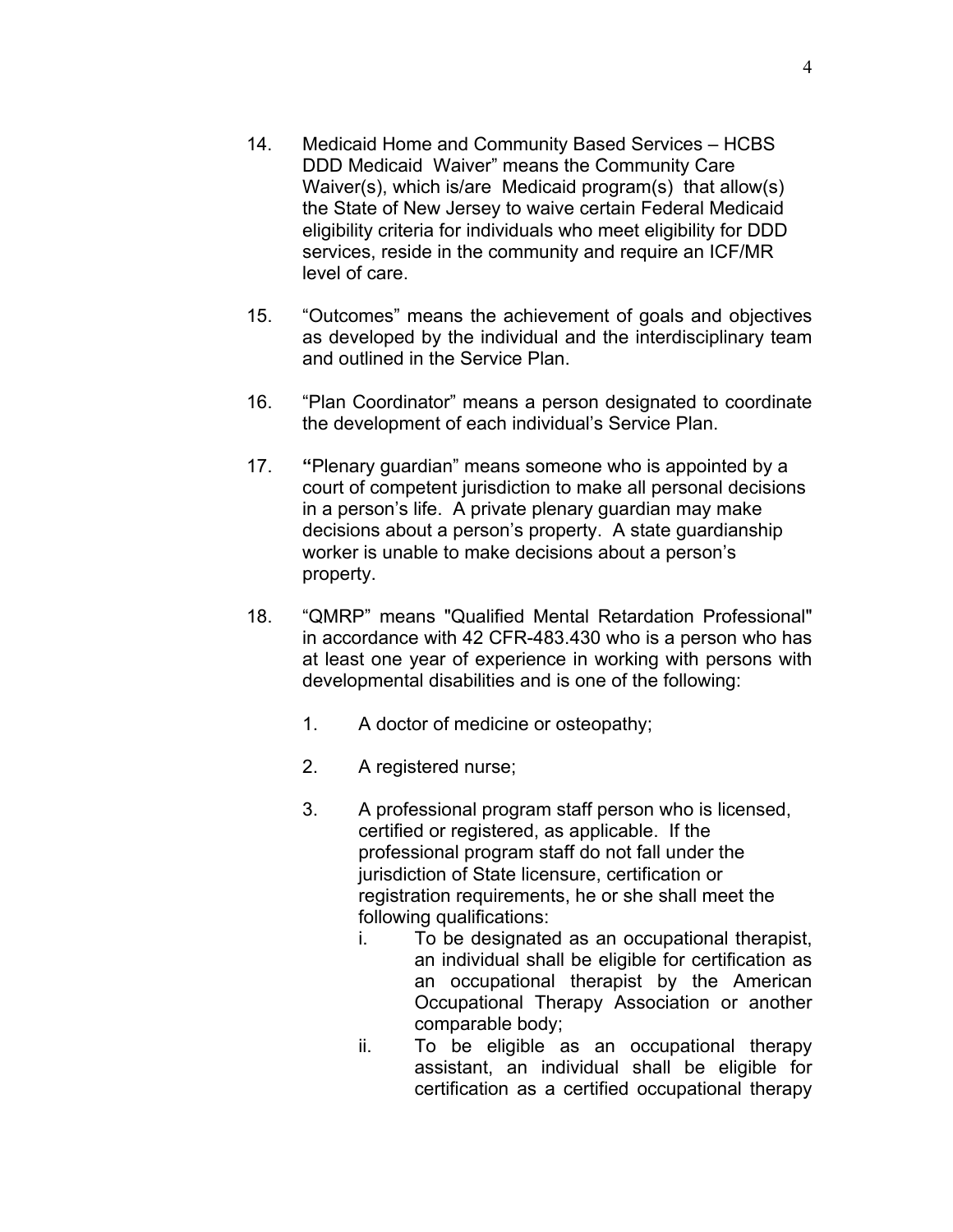assistant by the American Occupational Therapy Association or other comparable body;

- iii. To be eligible as a physical therapist, the individual shall be eligible for certification as a physical therapist by the American Physical Therapy Association or other comparable body;
- iv. To be eligible as a physical therapy assistant, an individual shall be eligible for registration by the American Physical Therapy Association or be a graduate of a two-year college level program approved by the American Physical Therapy Association or other comparable body;
- v. To be designated as a psychologist, an individual shall have at least a master's degree in psychology from an accredited school;
- vi. To be designated as a social worker, an individual shall:
	- (1) Hold a graduate degree from a school of social work accredited or approved by the Council on Social Work Education or another comparable body; or
	- (2) Hold a Bachelor of Social Work degree from a college or university accredited or approved by the Council on Social Work Education or another comparable body;
- vii. To be designated as a speech language pathologist or audiologist, an individual shall:
	- (1) Be eligible for a certificate of clinical competence in speech language pathology or audio logy granted by the American Speech Language Hearing Association or other comparable body; or
	- (2) Meet the educational requirements for certification and be in the process of accumulating the supervised experience required for certification;
- viii. To be designated as a professional recreation staff, an individual shall have a bachelor degree in recreation or in a specialty area such as art, dance, music or physical education;
- ix. To be designated as a professional dietitian or nutritionist, an individual shall be eligible for registration by the American Dietetics Association;
- x. To be designated as a human services professional, an individual shall have at least a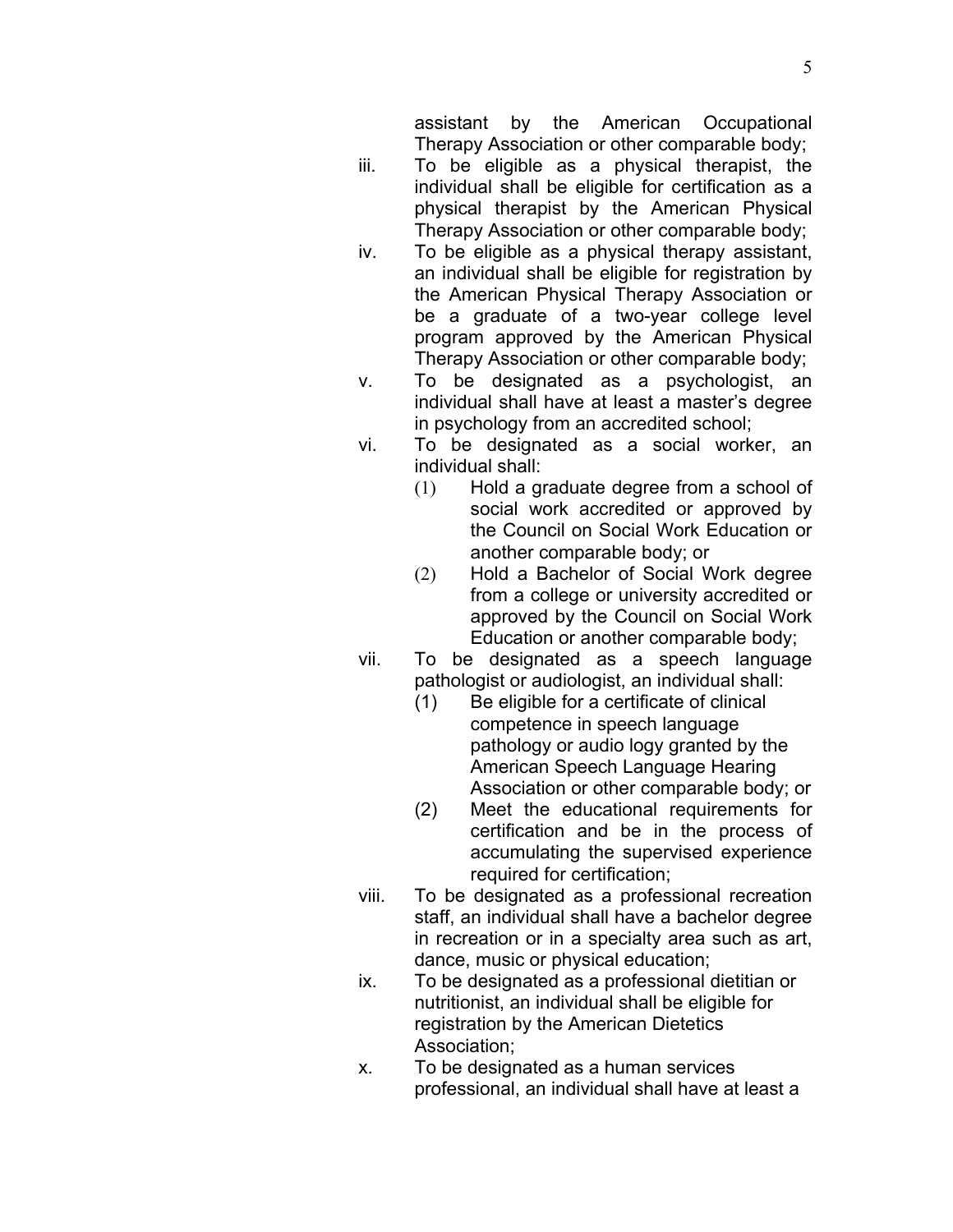bachelor degree in a human services field, including, but not limited to, sociology, special education, rehabilitation, counseling or psychology.

- 19. "Self-Direction Process" means a service delivery system which allows an individual with developmental disabilities, in conjunction with his or her legal guardian, family and selected friends to identify appropriate services and supports and determine how an individual budget, along with personal, family and community resources can be used to develop a service plan.
- 20. "Services" or "Services for people with developmental disabilities" means specialized services or specialized adaptations of generic services as defined in N.J.S.A. 30:6D-25f.
- 21. "Service Plan" means a written, individualized habilitation plan, consistent with the requirements of N.J.S.A. 30:6D-10 through 12, developed with the individual, and/or his or her legal guardian, and the IDT. It is an outcome-based planning tool that, at a minimum, identifies each individualized program, support and/or service requested by and provided to the individual, for which the individual demonstrates a need. It identifies the person and/or agency responsible for its implementation. The complexity of the Service Plan will vary according to the individual's interests, preferences, and needs. The Service Plan format must be Division approved but can be chosen from various types of Plans, as determined by the requirements of the specific program, service, or support, and can include, but is not limited to, the following types of plans: Individual Habilitation Plan (IHP) Appendix #1, Essential Lifestyle Plan (ELP) Appendix #2, Self-Determination Plan (Appendix #3) and Individual Service Plan (ISP) (Appendix #4).
- 22. "Transfer" means a change in residence due to a change in the needs or preferences of the person with a developmental disability based upon the recommendation of the Interdisciplinary Team, with the following exception; it is not a placement from the waiting list for residential placement.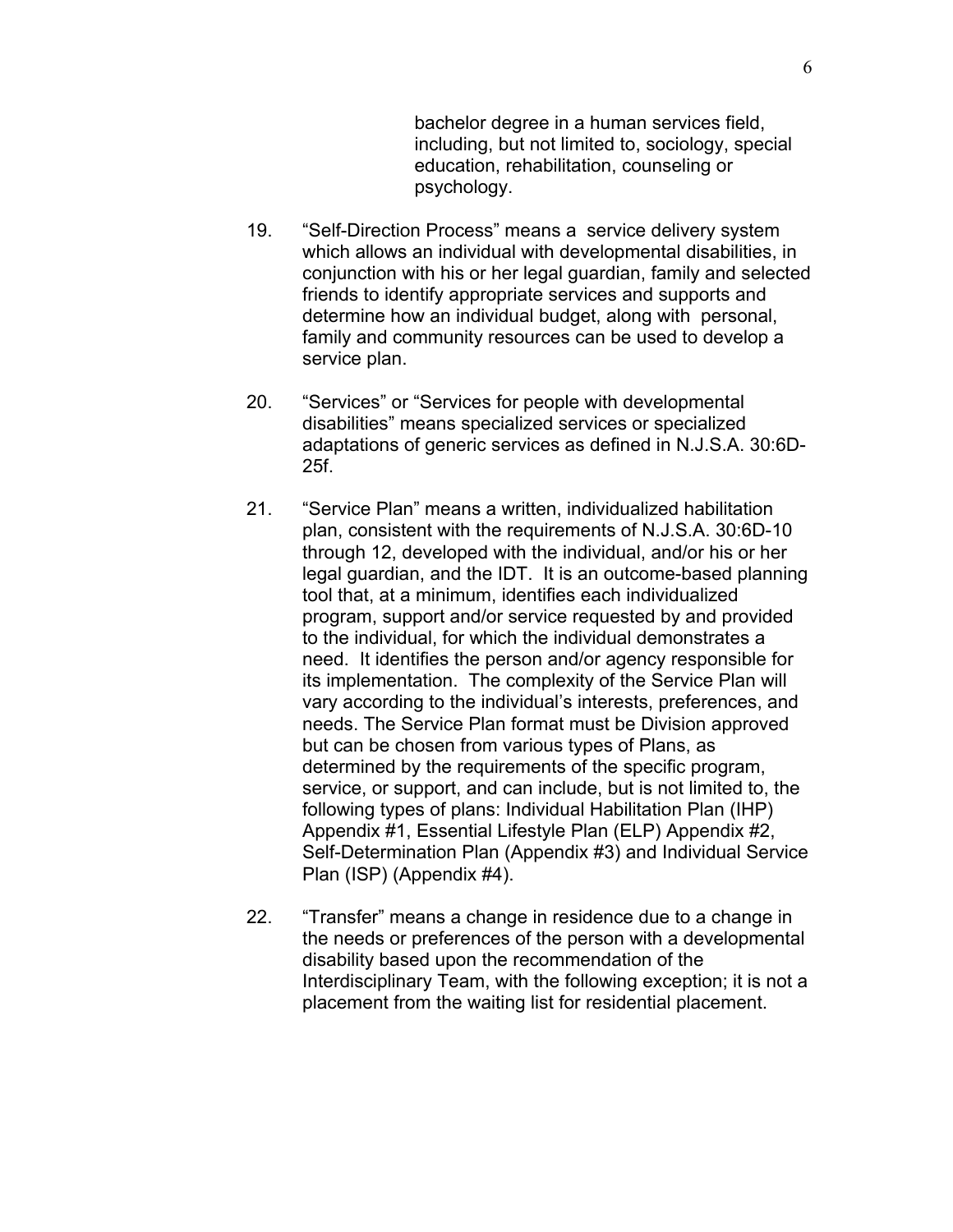#### **V. SERVICE PLAN: MEETING STANDARDS:**

- A. A plan coordinator shall be assigned and is responsible to coordinate the development of the individual's Service Plan. The person designated as plan coordinator may vary according to the type of plan utilized.
- B. In order that all participants understand the Service Plan process, the Service Plan meeting shall be conducted with an emphasis on plain language.
- C. At the meeting, an individual receiving supports and services shall be encouraged to exercise the highest level of personal autonomy that is consistent with his or her capacity to understand the risks and consequences of his or her choices.
- D. The role of the IDT is to provide support, facilitate informed decisionmaking and complement, not supplant, the role of the individual and/or legal guardian.
- E. Whenever possible, decision-making shall be by consensus reached by the IDT regarding a specific course of action.
- F. At the annual Service Plan meeting, the plan coordinator shall review the individual's health and safety, rights and responsibilities, and the risks and benefits involved.
- G. The annual Service Plan meeting shall address the recommendation of the need for a legal guardian to make decisions on behalf of an individual. Recommendations to consider include, but are not limited to:
	- 1. Current decisions being made by an individual;
	- 2. Goals to develop decision-making skills; and
	- 3. Where an individual has a legal guardian recommendations to change level of guardianship from plenary to limited, limited to plenary or restore capacity.
- H. At the annual Service Plan meeting, the individual's status on the Waiting List(s) will be reviewed.
- I. A review of the representative payee status shall be made at the Service Plan meeting. If the IDT has concerns about how the benefits are handled by a representative payee, the assigned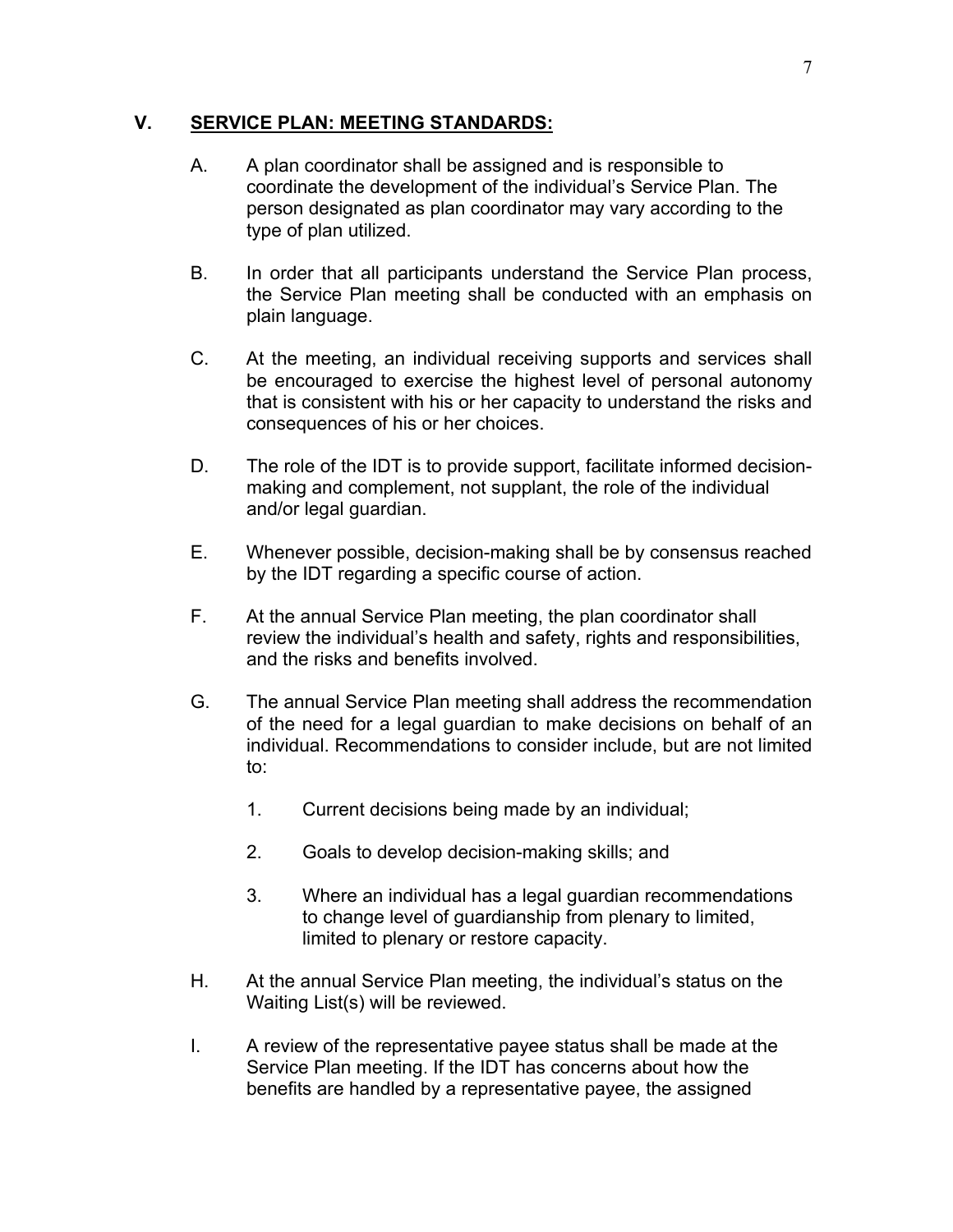Business Manager in a developmental center or the Fiscal Coordinator in the community shall be available to assist the IDT in referring the matter to the Social Security Administration for review.

J. Where no funeral arrangements exist on record with the Division, and the individual served and/or his or her legal guardian is in agreement, information regarding the individual's burial arrangements, including, but not limited to, prepaid burial arrangements, type of funeral service preferred and specific details regarding the funeral, shall be reviewed and documented. Where the burial plan has been established, changes shall be discussed. There can only be one established burial plan.

### **VI. SERVICE PLAN: REPORT STANDARDS:**

- A. The Service Plan shall be based upon an assessment that identifies the individual's interests, preferences and needs in the following areas, as determined appropriate by the individual, legal guardian and/or IDT: his or her plan for the future, physical and emotional well being, nutrition, personal care needs, adaptive and independent living abilities, vocational skills, cognitive and educational abilities, recreation and leisure time, community participation, communication, religion and culture, social and personal relationships and any other areas important to the individual.
- B. Each person receiving Division services shall have a Service Plan delineating the individual programs, supports and/or services identified by the person, his or her legal guardian and/or the Interdisciplinary Team (IDT) to attain personal goals and to maximize his or her quality of life. All Service Plans shall address that which is *important to* the person as well as that which is *important for* the person and reflect his or her desired outcomes, goals and/or service objectives.
- C. In all cases, a QMRP must approve the Service Plan developed by the IDT. For persons funded through the Medicaid DDD Waiver(s), in accordance with the development of the Service Plan, the designated QMRP shall complete the re-certification component, by making the determination consistent with the requirements of the Medicaid DDD Waiver, as to whether the individual receiving service requires an ICF/MR level of care.
	- 1. Where the Division case manager is not the plan coordinator, the designated QMRP shall review the Service Plan for compliance with the requirements of the Medicaid DDD Waiver; and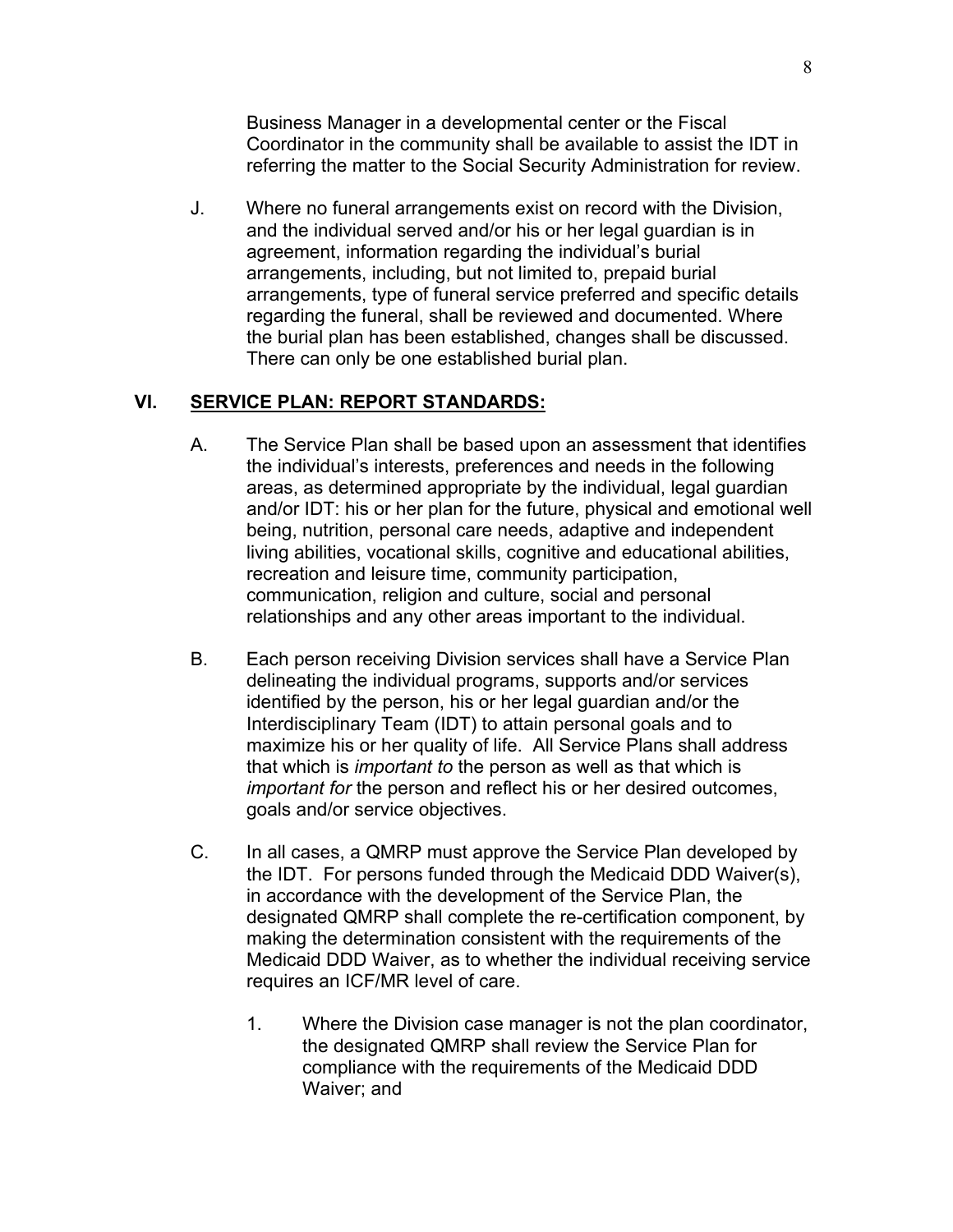- 2. In accordance with N.J.A.C. 10:46D, update the DDD Annual Income Form, which is subsequently returned to the Division's Central Office.
- D. The Division of Developmental Disabilities shall ensure the development of a Service Plan that includes the services, supports, or individual programs funded by the Division (DDD) or funded by another resource.
- E. The plan coordinator shall conduct a periodic review of the Service Plan in order to, at a minimum, ensure the delivery of services and/or programs identified in the plan and the continuous progress toward stated goals. The individual or his legal guardian may request an IDT review of the Service Plan at any time.
- F. Service Plans developed for children, who are receiving educational services either residentially or while he or she is residing in their own home, shall include goals related to transition to adult roles when educational entitlement ends.
	- 1. The necessary services to achieve the outcome of community inclusion and participation in adult roles, may or may not be funded by the DDD, but shall be planned in collaboration with the Local Education Authority (LEA) preferably beginning at age 14, the age in which the Federal Law, the Individuals with Disabilities Education Act (IDEA) and Federal Administrative Code require LEA to identify transition needs.
	- 2. Transition services must be provided by the LEA by age 16.
	- 3. Beginning three years prior to the expiration of their educational entitlement, for children who are residentially placed by their LEA, the Service Plans developed by DDD in collaboration with the LEA, shall focus on transitioning the individual into appropriate adult services which may include DDD funded services.
- G. The Service Plan will identify the preferences of the individual receiving services for specific programs, supports, and/or services.
	- 1. The implementation of a Service Plan that reflects the individual's preferences may range from the provision of a single program, support or service to the development of a comprehensive plan, or result in a list of barriers that prohibit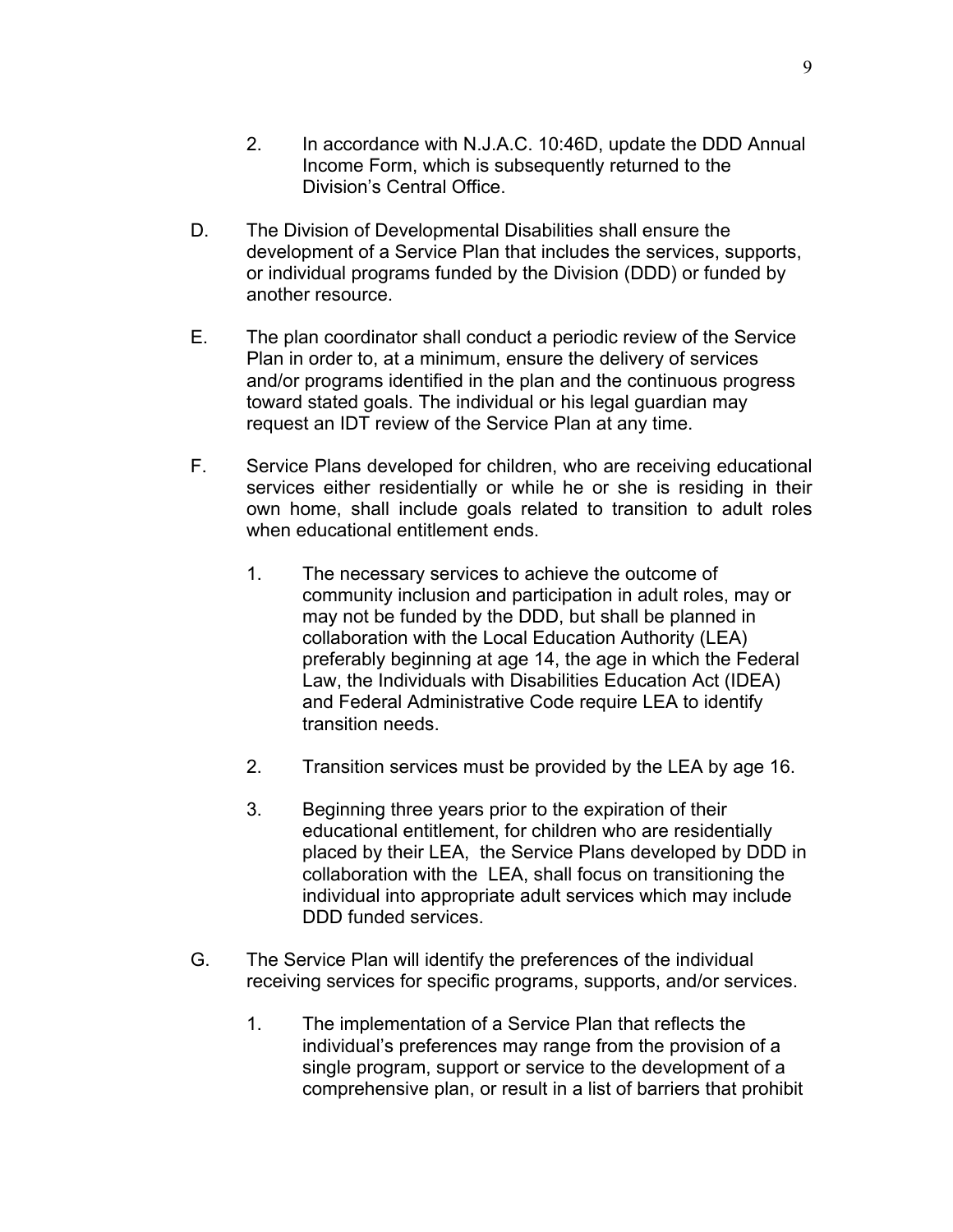access to that preferred program, support or service and the means to address those barriers.

- 2. When the individual's preferences cannot be met, alternate services acceptable to the individual shall be delineated in the Service Plan.
- 3. If an individual is unable to verbally express his or her preferences, the IDT shall seek to understand the preferences of the individual through observation, alternate means of communication and by obtaining the input of the legal guardian, members of the individual's family, and other interested persons, who have pertinent information regarding the individual's interests, preferences and needs
- H. Every program, support and/or service outlined in the Service Plan shall operate in accordance with generally accepted professional standards in a setting that is least restrictive of personal liberty. When an individual's rights are restricted, each restriction and the justification for the restriction shall be documented in the Service Plan. The Service Plan shall also indicate when restrictions may be lessened or eliminated. The restriction shall be reviewed in accordance with Division Circular #5 "Human Rights". The individual or legal guardian shall be advised of their right to appeal any restriction of rights.
- I. After receiving input from the individual served and/or the legal guardian and other members of the IDT, the plan coordinator shall be responsible to complete the Service Plan. Any disagreement between members of the IDT regarding the individual programs, supports and services contained in the Service Plan shall be documented within the plan. Disagreements shall not delay the completion of the Service Plan.
- J. The Service Plan is part of the client record and is subject to confidentiality provisions defined in N.J.A.C. 10:41, Division Circular #30. Release of the Service Plan shall be made in accordance with Division Circulars #53, #53A and #53B, "Health Insurance Portability and Accountability Act (HIPAA)."
- K. The Service Plan shall be reviewed and revised, when appropriate, and at least every 365 days, in accordance with N.J.S.A. 30:10 through 12. Modifications to the Service Plan shall be completed when major changes occur at any point in the Service Plan cycle relative to the achievement or lack of achievement of goals, objectives, availability of services, programs, or supports, changes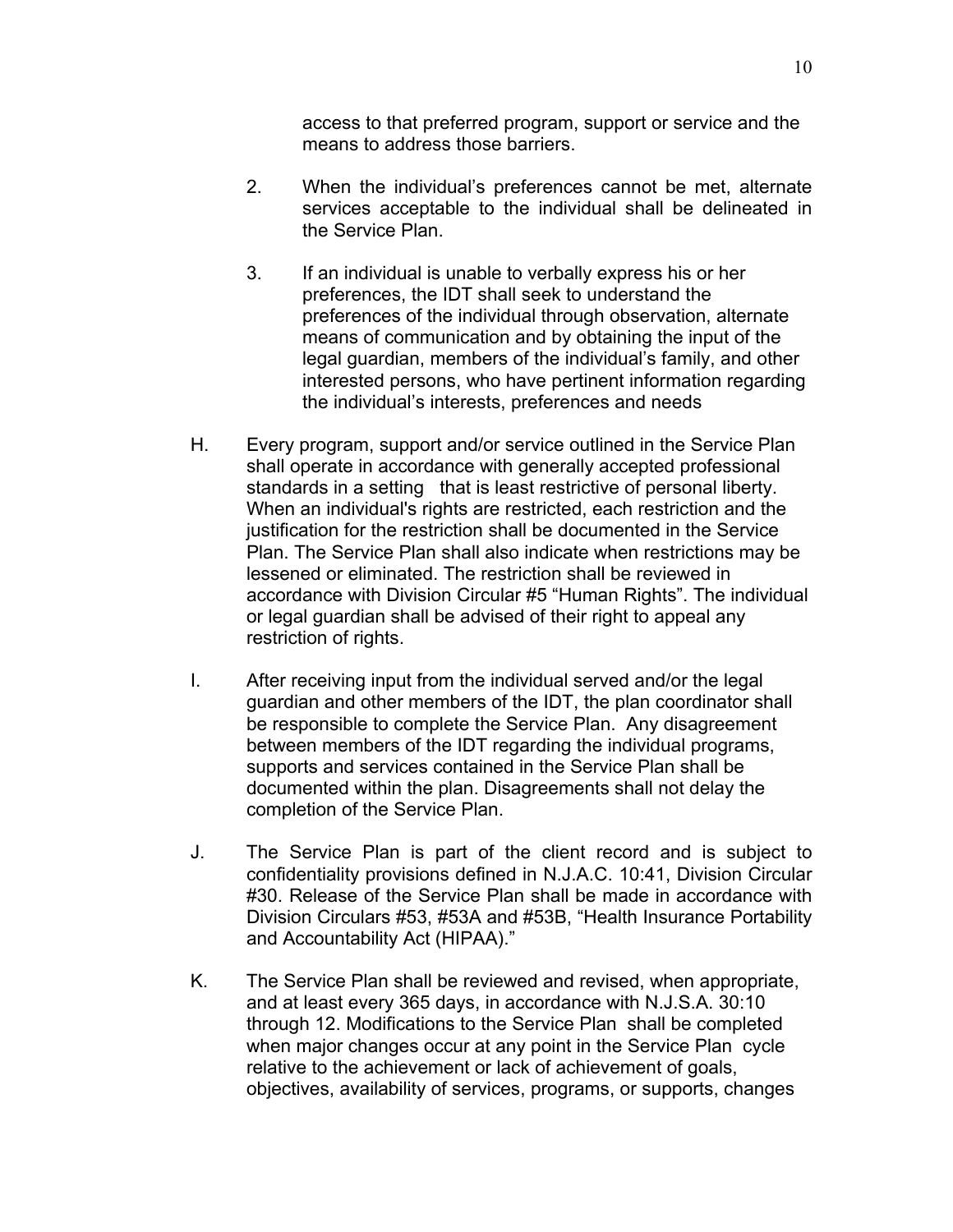in the individual's physical condition, cognitive functioning, needs, or preferences.

- L. The Service Plan shall specify that when an individual is residing in a residential placement funded by DDD the person is required to contribute to the cost of his or her care and maintenance per the requirements of N.J.A.C. 10:46D "Contribution to Care and Maintenance".
- M. The Service Plan developed for persons served who reside in facilities licensed as Community Residences, shall comply with the requirements of N.J.A.C. 10:44A, 10:44B or 10:44C which outline specific criteria and information that must be included in the Service Plans used in that setting.
- N. The Service Plan may be appealed in accordance with N.J.A.C. 10:48-
	- 1. Division Circular #37 "Appeal Procedure" or N.J.A.C. 10:49- 9.14 "Provisions for appeals; fair hearings", a Medicaid rule that would apply to waiver services.
- O. Except in emergency situations in accordance with N.J.A.C. 10:46B-3.3, a Service Plan shall be developed 30 days prior to admission to a residential placement or transfer between services.
	- 1. The Service Plan shall be reviewed, and modified if necessary in no cases beyond 30 days after admission or transfer to another service.
	- 2. The individual and/or his or her legal guardian may request an IDT review of the Service Plan at any time.
- P. A copy of the Service Plan shall be provided to the individual (upon request), the legal guardian and DDD. Each developmental center, agency and/or individual providing services to the person shall receive, at a minimum, a copy of the portion of the Service Plan delineating the service the agency or individual is to render.

### **VII: Service Plan: Administrative Procedures**

- A. Assignment/Designation of Plan Coordinator
	- 1. When individuals are not self-directing a budget for services, the plan coordinator shall be assigned in accordance with Division Circular #52, "Community Services System of Case Management."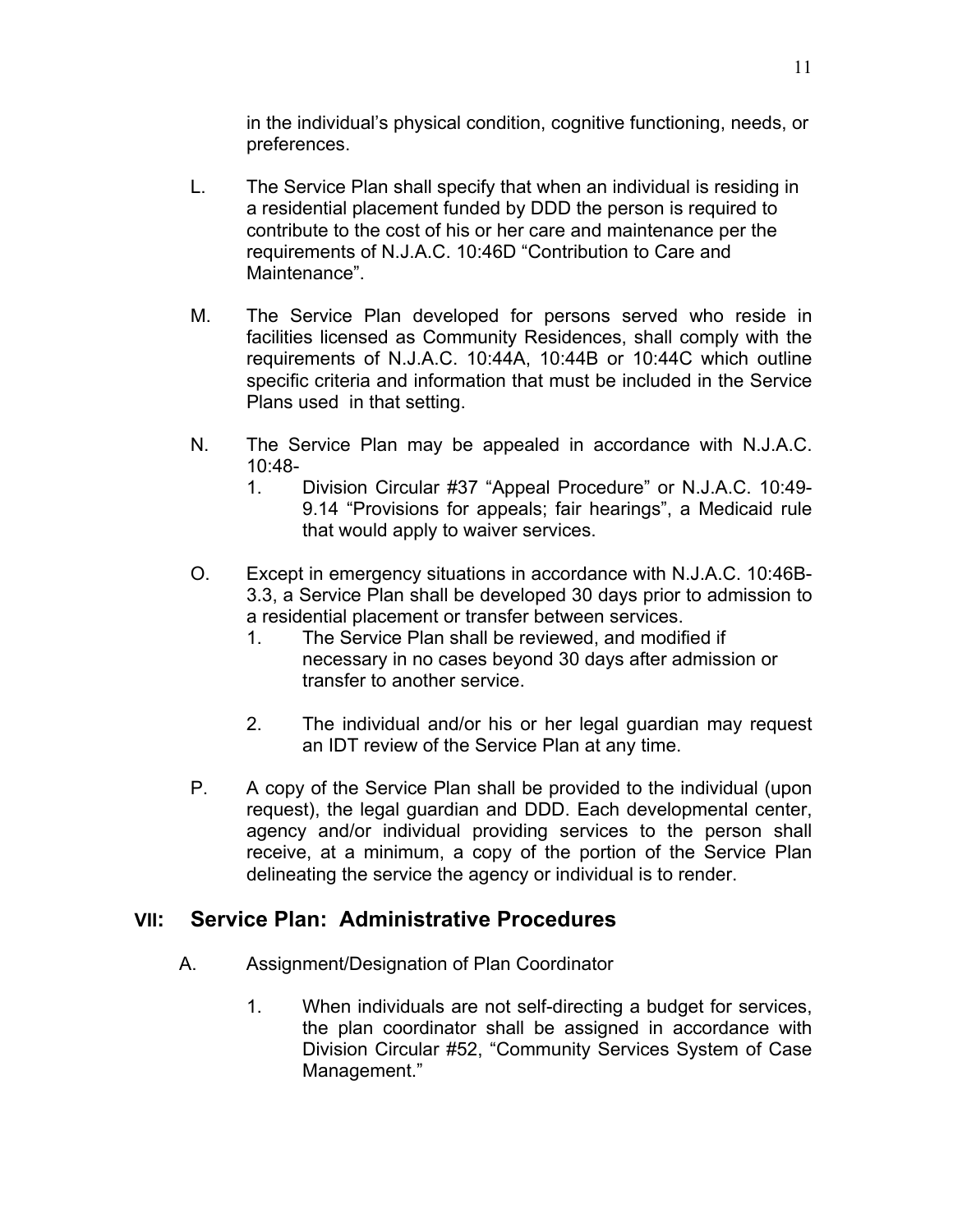- 2. For individuals residing in developmental centers operated by the Division, the HPC is the plan coordinator.
- 3. For individuals self-directing a budget for services, the individual served and/or his or her guardian designates a plan coordinator.
- B. For individuals residentially placed by the Division or individuals attending day programs funded by the Division and managed by a contracting agency, the designated case manager is responsible to attend all Service Plan meetings for individuals on their caseload. The only exception to this are individuals participating in selfdirected programs.
	- 1. When the assigned case manager/HPC is unable to attend, the HPC/case manager's supervisor is responsible to designate an alternate case manager/HPC to attend the Service Plan meeting.
	- 2. In the event of an emergency that does not allow sufficient time for the case manager's supervisor to designate an alternate case manager, the agency plan coordinator, with DDD approval, may choose to conduct the Service Plan meeting, providing that the individual and his or her legal guardian are in attendance.
	- 3. When an HPC in a developmental center is unable to attend, an alternate HPC shall be assigned.
- C. Date of the Annual Plan of Care Meeting
	- 1. Each Service Plan shall have a single annual date by which it is to be revised and updated as necessary. IDT meetings held between annual Service Plan meetings to address changes in an individual's circumstances (e.g., medical or medication issues, behavioral issues, change in living arrangement, achievement or lack of progress in an objective) may modify the Service Plan; however, they do not alter the date that the annual Service Plan meeting is due. This annual date can be changed under certain conditions outlined in VII-C. 2 below.
	- 2. A change from a non-waiver to waiver program will change the Service Plan date.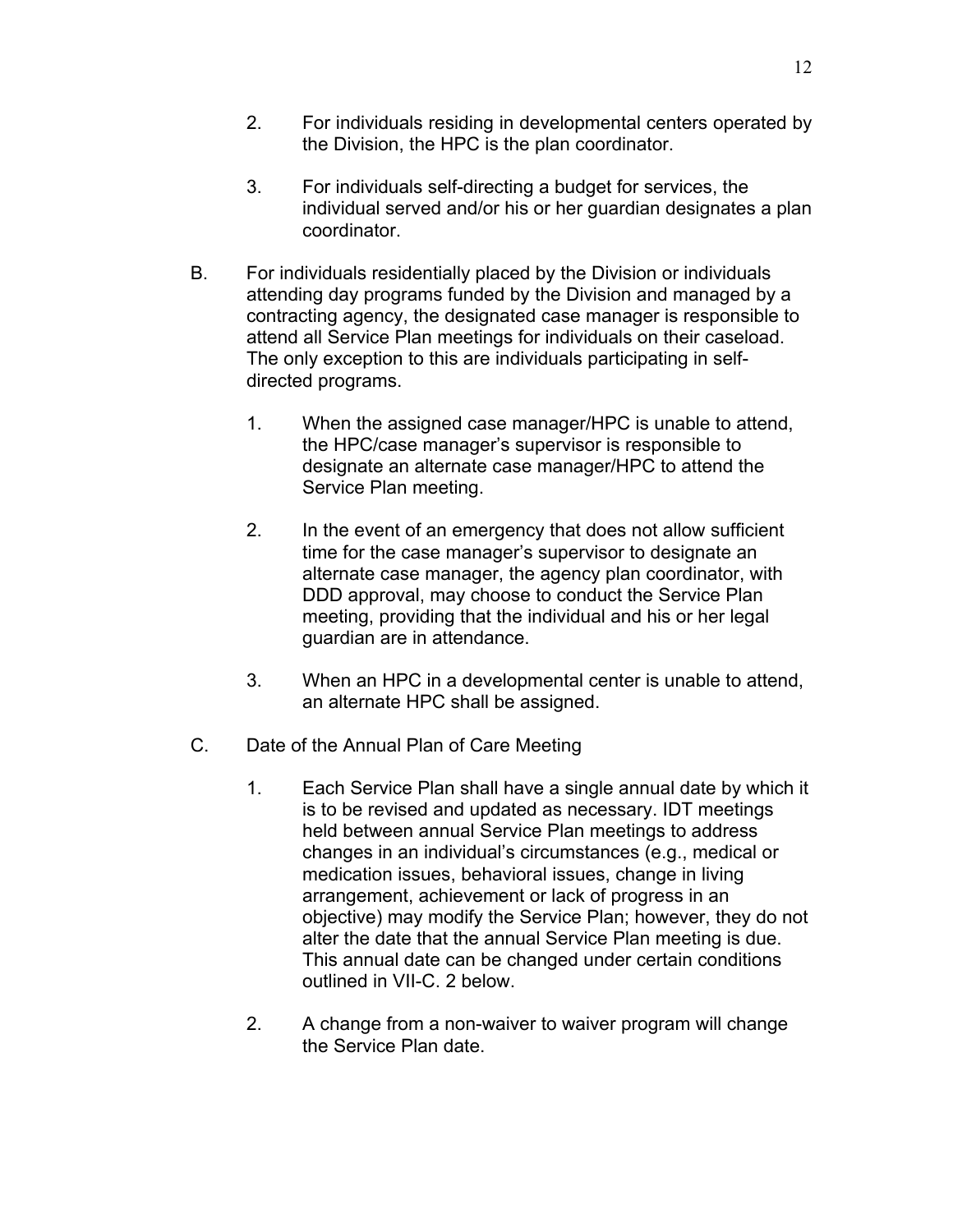- a. A new annual Service Plan date can be changed only under the conditions outlined below:
- b. Upon initiation of Medicaid DDD Community Care Waiver services (e.g. lives at home and begins day program); For example, change from Medical to Adult Training Services Day Program.
- c. Upon transfer from developmental center to developmental center;
- d. Upon transfer from developmental center to community based living arrangement;
- e. Upon transfer from community-based living arrangement to developmental center
- f. Upon transfer from LEA funded program to community-based living arrangement;
- g. Upon transfer from an out-of-state placement to a NJ residential placement, and
- h. For extraordinary circumstances as outlined in 3(d).
- 3. Notification of the Annual Service Plan Meeting
	- a. The Service Plan meeting shall accommodate the schedules of all parties, including but not limited to the individual, his or her legal guardian, and the IDT members, to the extent possible, while complying with regulatory requirements for the annual date.
	- b. A plan coordinator or designee is responsible to send written notification to all individuals invited to participate in the Service Plan meeting indicating the date, time and location of the meeting, no less than 14 calendar days before the meeting.
	- c. The plan coordinator shall attempt to honor requests to reschedule the Service Plan meeting, but in no case shall the Service Plan meeting be delayed beyond 30 days from the originally scheduled date, in accordance with the Medicaid DDD Waiver, except as under the conditions of VII-C.2. However, for individuals who reside in developmental centers, the annual Service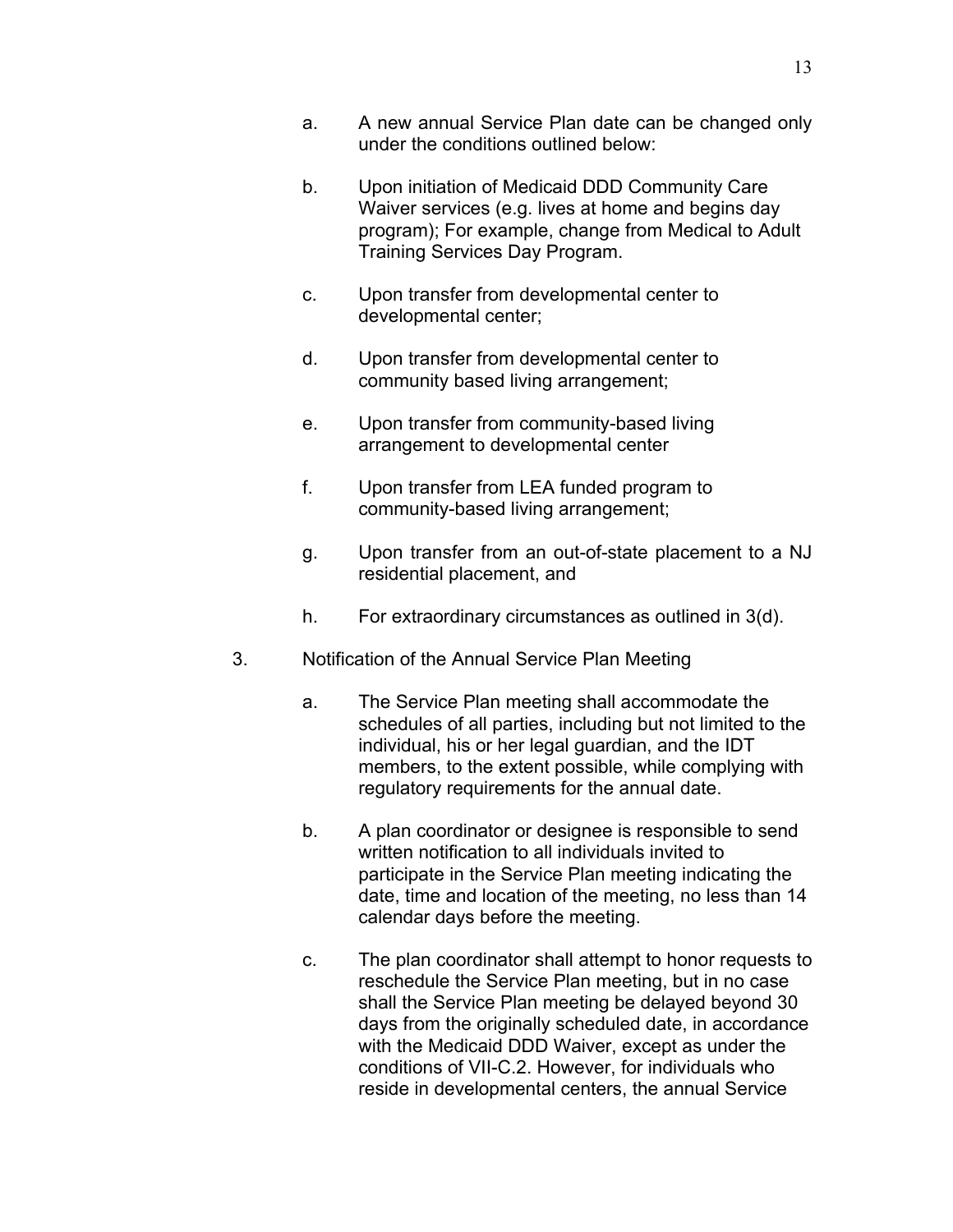Plan meeting shall be held within 365 days of the implementation of the previous annual Service Plan.

d. For extraordinary circumstances, as necessary e.g., the guardian is out of country for six months, the plan coordinator may hold the meeting on an earlier date than the annual date to remain in compliance with the Medicaid DDD Waiver Service Plan date. The new annual date shall be be consistent with the date the meeting was held as necessary to remain in compliance with the Medicaid DDD Waiver.

> Carol Grant **Director**

 $\_$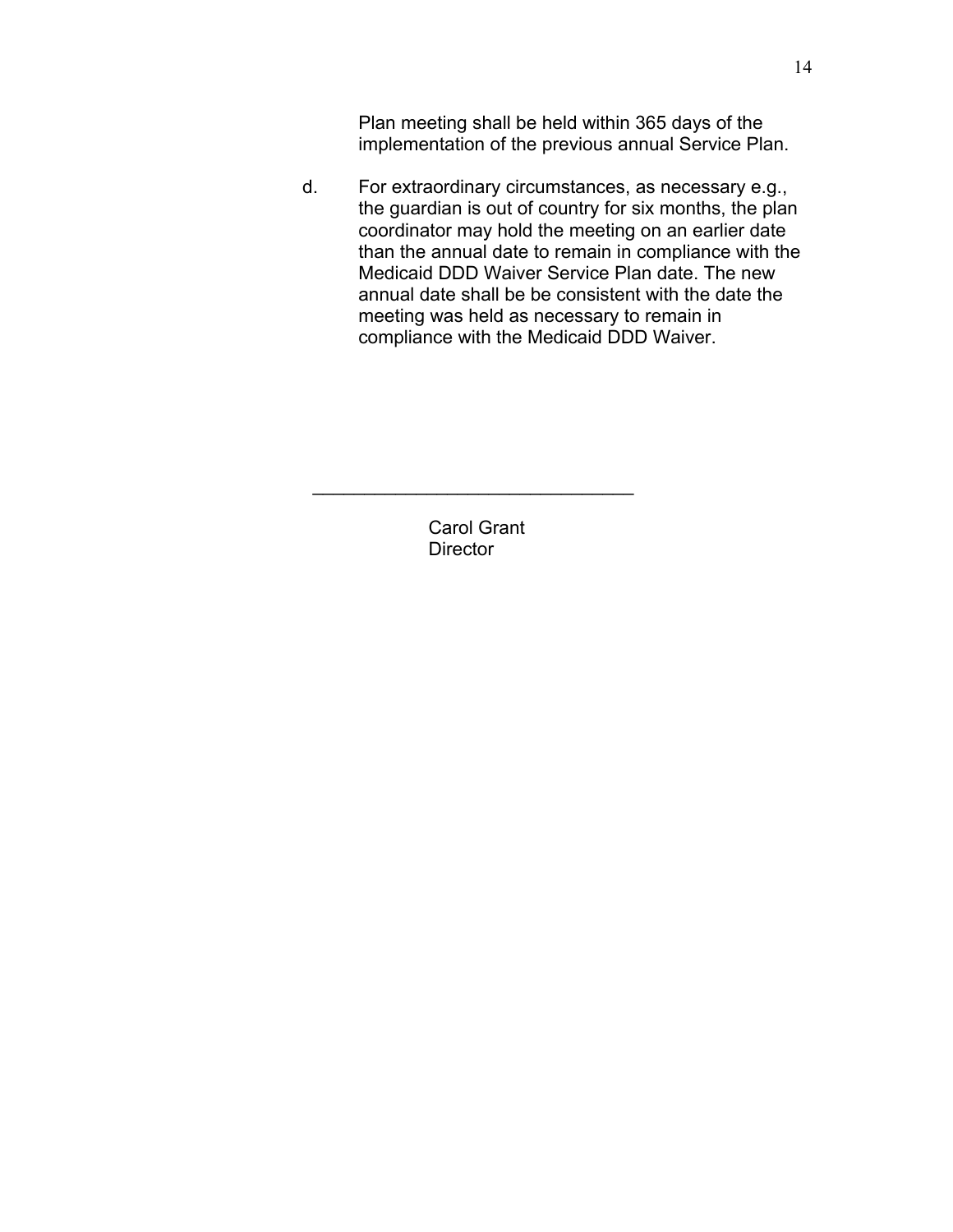## **APPENDIX #1: Individual Habilitation Plan**

- 1. "Individual Habilitation Plan" (IHP) is a type of Service Plan which is utilized in settings where the budget for programs, supports, and services are not self-directed. The IHP is a written document that serves as an agreement among the service recipient, service provider and other members of the IDT, as to the type and frequency of services, the goals of the services, and how the progress will be monitored. An IHP may include plans from programs, services, or supports that are funded from another agency. An IHP is used in settings in which the funding source requires compliance with ICF/MR standards; such as developmental centers; or compliance with Medicaid Waiver standards, such as community residences licensed under 10:44A, "Standards for Community Residences for Individuals with Developmental Disabilities**"** 1044B, "Standards for Community Residences for the Developmentally Disabled: Community Care Residences" 1044C, "Standards for Community Residences for Persons with Head Injuries" and 1047"Standards for Private Licensed Facilities for Persons with Developmental Disabilities". An IHP is also required in day programs contracted by the Division of Developmental Disabilities.
- a. The IHP shall include at least the following elements:
	- i. Cover page;
	- ii. Evaluation summaries;
	- iii. Summary of progress toward previous IHP goals and objectives
	- iv. Goals;
	- v. Behaviorally stated, measurable, sequential objectives;
	- vi. Clearly stated method of achieving each objective;
	- vii. Identification of IDT members and persons responsible for ensuring the delivery of services and/or programs described in the plan;
	- viii. A list of all current and planned programs, supports and/or services, their dates of initiation, anticipated duration and frequency;
	- ix. The waiting list status, if appropriate;
	- x. Barriers to meeting the individual's needs and desires, if any;
	- xi. A review of guardianship status;
	- xii. Meeting summary and any addendums, if modified;
	- xi. Sign-off section. This section indicates attendance only. Disagreement with any part of the plan may be indicated in the meeting summary.
	- xii. Community Care Waiver Certification where needed.
- b. Individualized Habilitation Plan (IHP) Modification(s)
	- i. Major proposed modifications to an IHP shall be recommended in writing to the plan coordinator.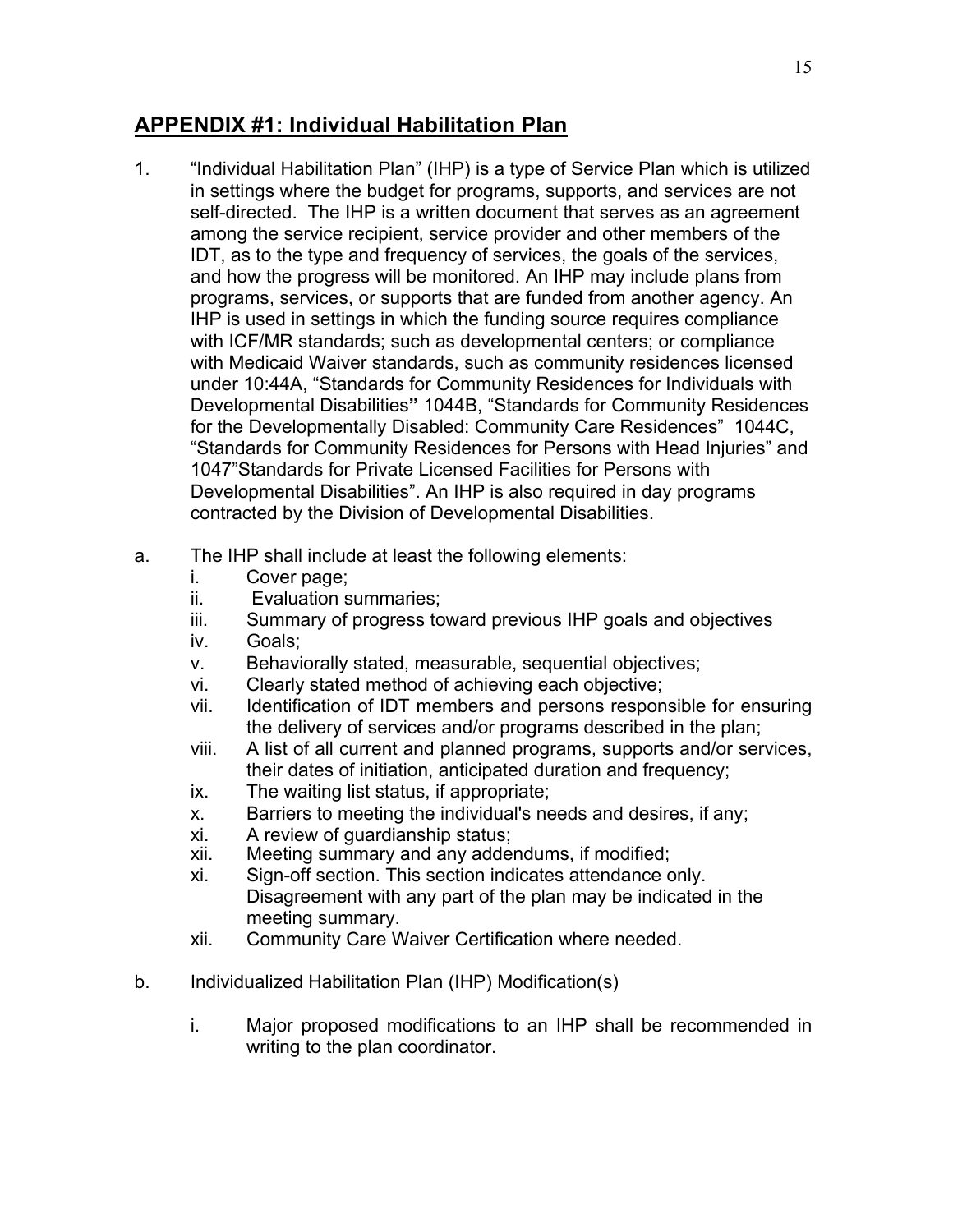Except in an emergency, the proposed modification shall be discussed with the individual and/or his or her legal guardian before the modification is implemented.

- ii. Where the plan coordinator concludes that a proposed modification to the IHP results in a significant difference from the original intent of the IDT, he or she shall reconvene the IDT for discussion of the proposed modification.
- iii. Where there is consensus, the modification to the IHP shall be documented and communicated to the appropriate team members by the plan coordinator for implementation.
- iv. If, after receipt of the written IHP, there is a disagreement by any member of the IDT, the IDT shall reconvene within 30 days to discuss the content. The issue(s) under dispute shall not delay the implementation of agreed upon portions of the IHP. The designated QMRP shall review any modification to the IHP for compliance with the requirements of the ICF/MR or Medicaid Home
- c. Monitoring the Individualized Habilitation Plan (IHP) in a Developmental Center
	- i. The HPC shall conduct, at a minimum, a quarterly review of each individual's plan to ensure the delivery of services and/or programs identified in the plan and the continuous progress towards goals.
	- ii. Where progress is not achieved, the IDT shall reconvene to consider revisions to the plan.
- d. Monitoring of an IHP in a Community-based living arrangement

and Community Based Services Waiver(s).

- i. The designated case manager shall monitor the IHP in accordance with the requirements of Division Circular #52, "Community Services System of Case Management."
- ii. Where progress is not achieved, the IDT shall reconvene to consider revisions to the plan.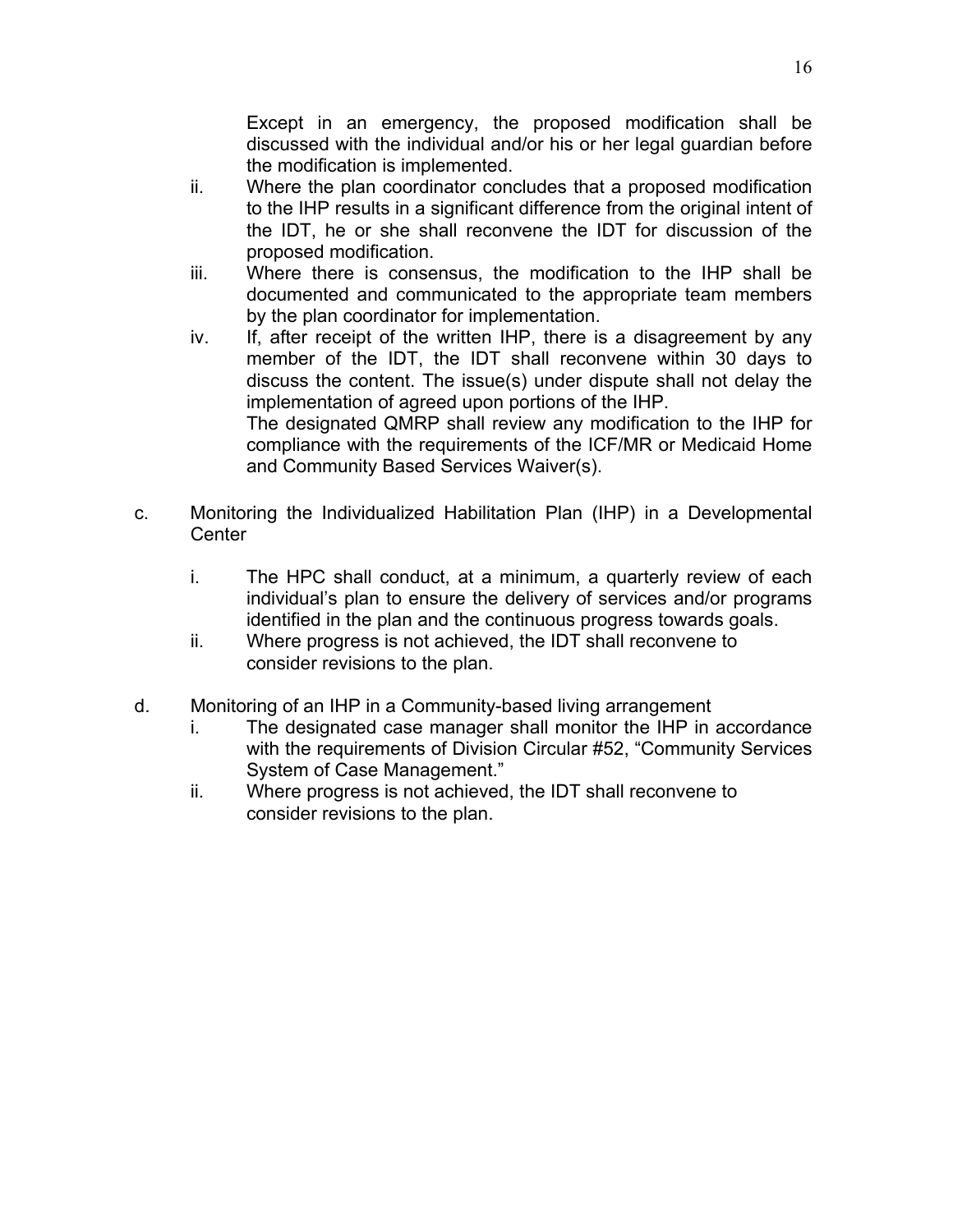## **APPENDIX #2: Essential Lifestyle Plan**

- 1. "Essential Lifestyle Plan (ELP)" is a type of Service Plan utilized by individuals who self-direct a budget of state and/or federal dollars for programs, services, and/or supports. Essential Lifestyle Planning is a method of prioritizing individual needs, creating an individualized budget for his/her choice and types of services, and selecting providers that may facilitate the achievement of the individual's preferred lifestyle.
	- a. The Essential Lifestyle Plan should include but is not limited to the following elements:
		- i. Cover page;
		- ii. The introduction, which describes what people like and admire about the person;
		- iii. What the plan is to accomplish and what needs to be learned to accomplish it;
		- iv. What is important to the person in everyday life;
		- v. What is important for the person with regard to health and safety;
		- vi. What makes sense in the person's life and what needs to stay the same;
		- vii. What doesn't make sense in the person's life and what needs to change:
		- viii. What others need to know or do to support the person;
		- ix. Identified outcomes;
		- x. An action plan to attain outcomes;
		- xi. Dates for reaching outcomes;
		- xii. Individual budget;
		- xiii. Sign-off section;
		- xiv. Community Care Waiver Certification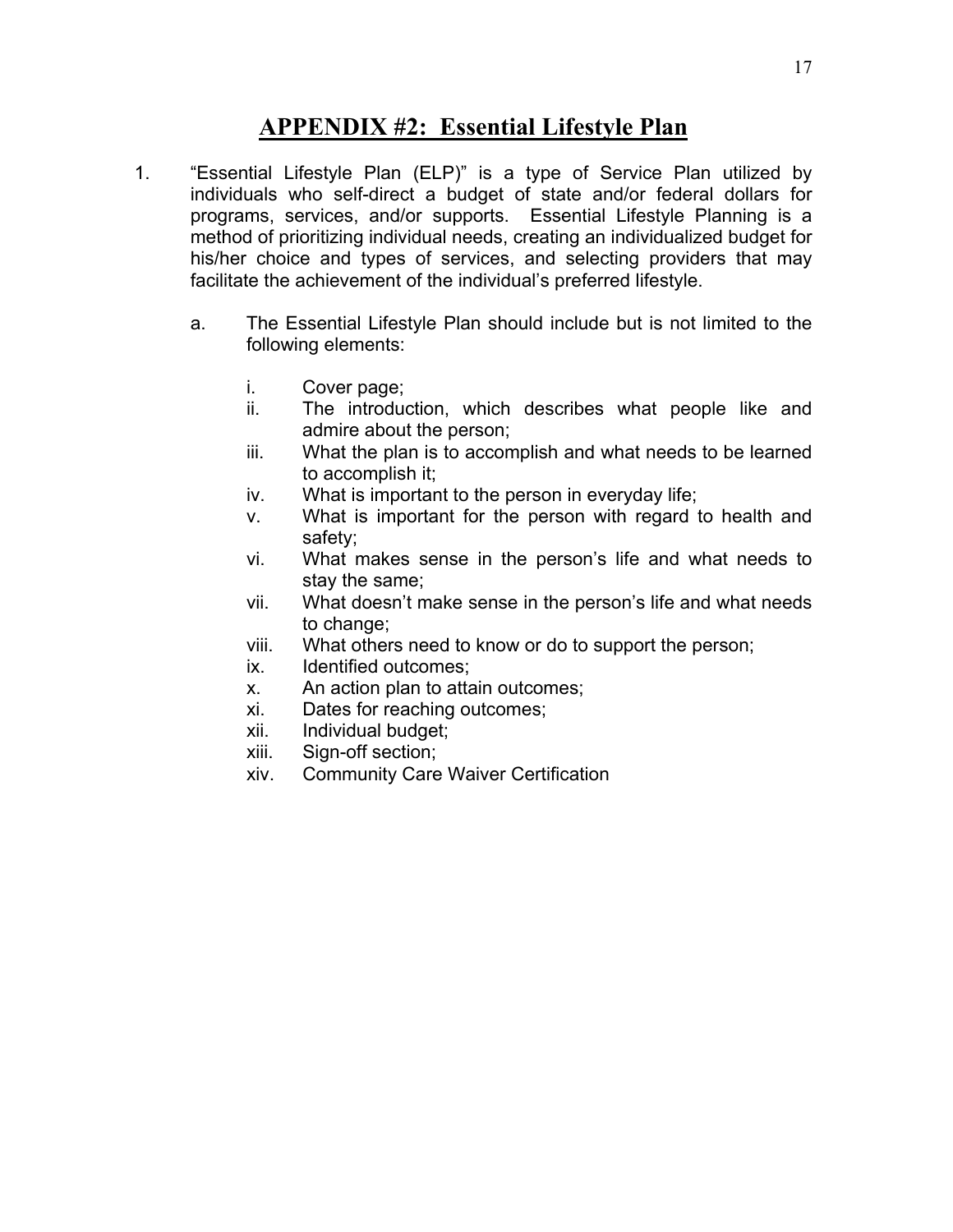# **APPENDIX #3: Self-Determination Plan**

- 1. Self-Determination Plan is a type of service plan which allows an individual with developmental disabilities, in conjunction with his or her legal guardian, if any, family and selected friends to identify appropriate services and supports. It determines how an individual budget, as well as personal, family and community resources, can be used to develop a service plan. For individuals participating in Self-determination, the plan shall be considered the Service Plan as required by N.J.S.A. 30:6D 10 through 12.
- 2. Self-Dermination was offered to individuals with urgent status on the Community Services Waiting List from July 1997 until February 2003. It is limited to the participants who had approved plans prior to February 20, 2003 and those individuals who had completed a written application for participation in Self-Determination prior to February 20, 2003.
- 3. A Self-Determination Plan shall be utilized, modified and monitored in accordance with Division Circular #33, "Self-Determination Process."
	- a. The Self-Determination Plan should include, but is not limited to the following documents:
		- i. Outcome forms
		- ii. Plan signature page
		- iii. Resource form
		- iv. Full financial disclosure
		- v. Line item budget
		- vi. Budget narrative and budget justification
		- vii. Budget sign off sheet
		- viii. New Support Broker contract
		- ix. Community Care Waiver Certification